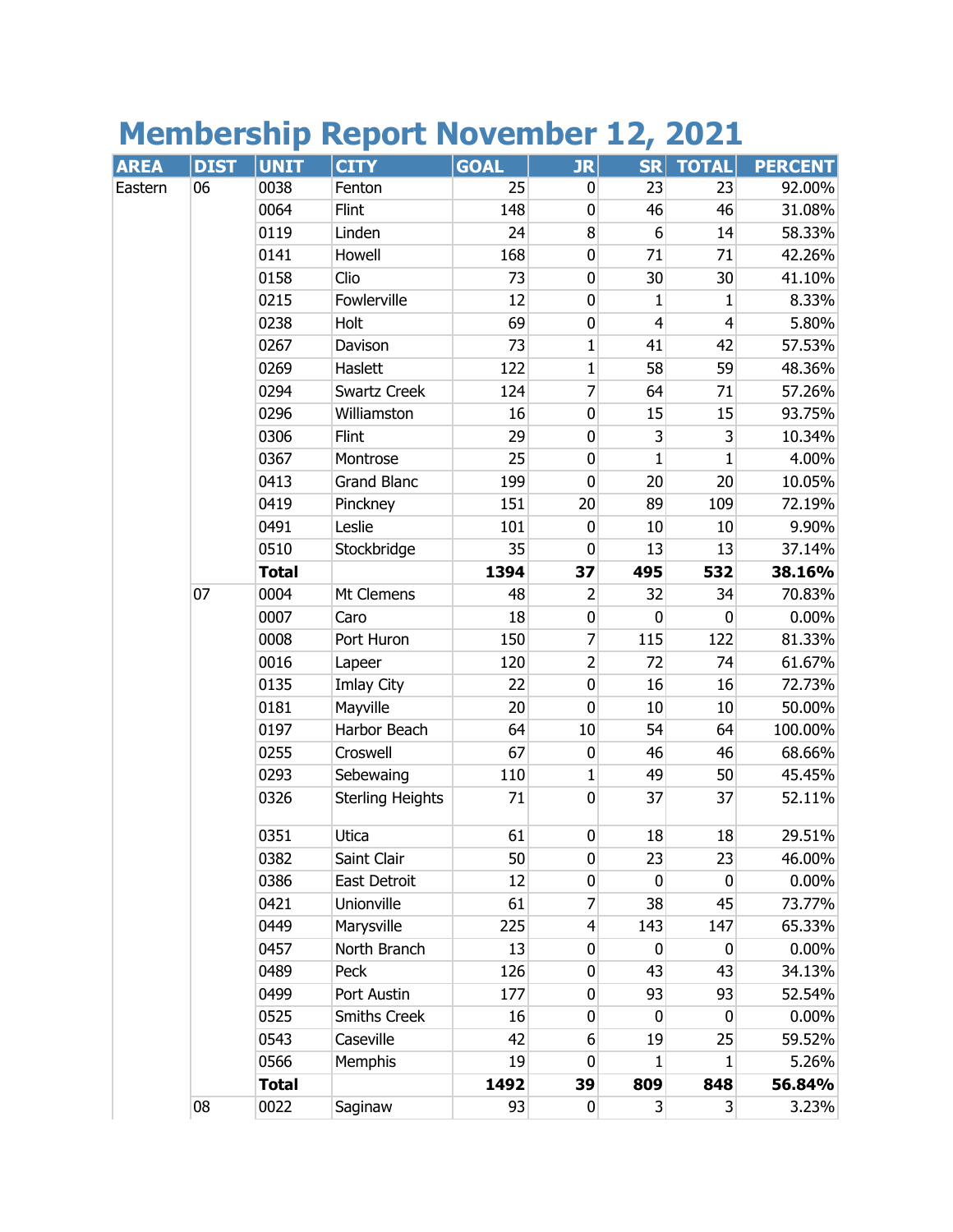|          |              | 0057         | Owosso               | 68              | 0                       | 8              | 8           | 11.76%   |
|----------|--------------|--------------|----------------------|-----------------|-------------------------|----------------|-------------|----------|
|          |              | 0101         | Greenville           | 220             | $\pmb{0}$               | 107            | 107         | 48.64%   |
|          |              | 0125         | <b>Birch Run</b>     | 12              | 0                       | 7              | 7           | 58.33%   |
|          |              | 0150         | Frankenmuth          | 58              | $\overline{4}$          | 34             | 38          | 65.52%   |
|          |              | 0153         | Saint Johns          | 99              | $\bf{8}$                | 51             | 59          | 59.60%   |
|          |              | 0175         | Saranac              | 127             | $\mathbf 0$             | 9              | 9           | 7.09%    |
|          |              | 0182         | Hubbardston          | 115             | $\pmb{0}$               | 70             | 70          | 60.87%   |
|          |              | 0203         | Belding              | 153             | 1                       | 67             | 68          | 44.44%   |
|          |              | 0212         | Chesaning            | 38              | $\overline{2}$          | 25             | 27          | 71.05%   |
|          |              | 0248         | Laingsburg           | 140             | $\mathbf{1}$            | 82             | 83          | 59.29%   |
|          |              | 0256         | Saint Louis          | 41              | $\pmb{0}$               | 28             | 28          | 68.29%   |
|          |              | 0295         | Breckenridge         | 82              | $\overline{2}$          | 38             | 40          | 48.78%   |
|          |              | 0380         | Carson City          | 157             | 7                       | 100            | 107         | 68.15%   |
|          |              | 0412         | <b>Bath</b>          | 196             | $\mathbf{1}$            | 90             | 91          | 46.43%   |
|          |              | 0439         | Saginaw              | 264             | 1                       | 147            | 148         | 56.06%   |
|          |              | 0452         | Stanton              | 148             | $\mathbf 0$             | 7              | 7           | 4.73%    |
|          |              | <b>Total</b> |                      | 2011            | 27                      | 873            | 900         | 44.75%   |
|          | 18           | 0014         | Birmingham-<br>Troy  | 85              | 1                       | 32             | 33          | 38.82%   |
|          |              | 0020         | Pontiac              | 40              | 8                       | 32             | 40          | 100.00%  |
|          |              | 0063         | Clarkston            | 93              | $\overline{0}$          | 38             | 38          | 40.86%   |
|          |              | 0108         | Oxford               | 159             | 7                       | 77             | 84          | 52.83%   |
|          |              | 0143         | Auburn Hills         | 100             | $\overline{4}$          | 38             | 42          | 42.00%   |
|          |              | 0149         | Holly                | 17              | 0                       | 14             | 14          | 82.35%   |
|          |              | 0172         | Rochester            | 27              | $\overline{\mathbf{3}}$ | 15             | 18          | 66.67%   |
|          |              | 0216         | Milford              | 171             | $\overline{2}$          | 105            | 107         | 62.57%   |
|          |              | 0224         | Wixom                | 50              | $\overline{0}$          | 33             | 33          | 66.00%   |
|          |              | 0233         | Lake Orion           | 167             | $\overline{0}$          | 83             | 83          | 49.70%   |
|          |              | 0253         | Royal Oak            | 179             | $\overline{4}$          | 79             | 83          | 46.37%   |
|          |              | 0346         | Farmington           | 118             | $\overline{2}$          | 60             | 62          | 52.54%   |
|          |              | 0374         | <b>Berkley</b>       | 161             | $\overline{0}$          | 102            | 102         | 63.35%   |
|          |              | 0377         | Waterford            | 234             | $\overline{0}$          | 103            | 103         | 44.02%   |
|          |              | <b>Total</b> |                      | 1601            | 31                      | 811            | 842         | 52.59%   |
|          | <b>Total</b> |              |                      | 6498            | 134                     | 2988           | 3122        | 48.05%   |
| Lower    | 09           | 0009         | Muskegon             | 20 <sup>°</sup> | $\overline{0}$          | 15             | 15          | 75.00%   |
| Northern |              | 0010         | Manistee             | 143             | $\overline{0}$          | 80             | 80          | 55.94%   |
|          |              | 0035         | <b>Traverse City</b> | 41              | $\overline{2}$          | 27             | 29          | 70.73%   |
|          |              | 0069         | Whitehall            | 169             | $\overline{0}$          | 90             | 90          | 53.25%   |
|          |              | 0076         | Ludington            | 278             | $\overline{0}$          | 137            | 137         | 49.28%   |
|          |              | 0094         | Cadillac             | 131             | 1                       | 70             | 71          | 54.20%   |
|          |              | 0120         | Suttons Bay          | 14              | $\overline{0}$          | $\overline{0}$ | $\mathbf 0$ | $0.00\%$ |
|          |              | 0219         | Fife Lake            | 194             | $\overline{7}$          | 109            | 116         | 59.79%   |
|          |              | 0221         | Frankfort            | 38              | $\overline{0}$          | 33             | 33          | 86.84%   |
|          |              | 0289         | Williamsburg         | 13              | $\overline{0}$          | 12             | 12          | 92.31%   |
|          |              |              |                      |                 |                         |                |             |          |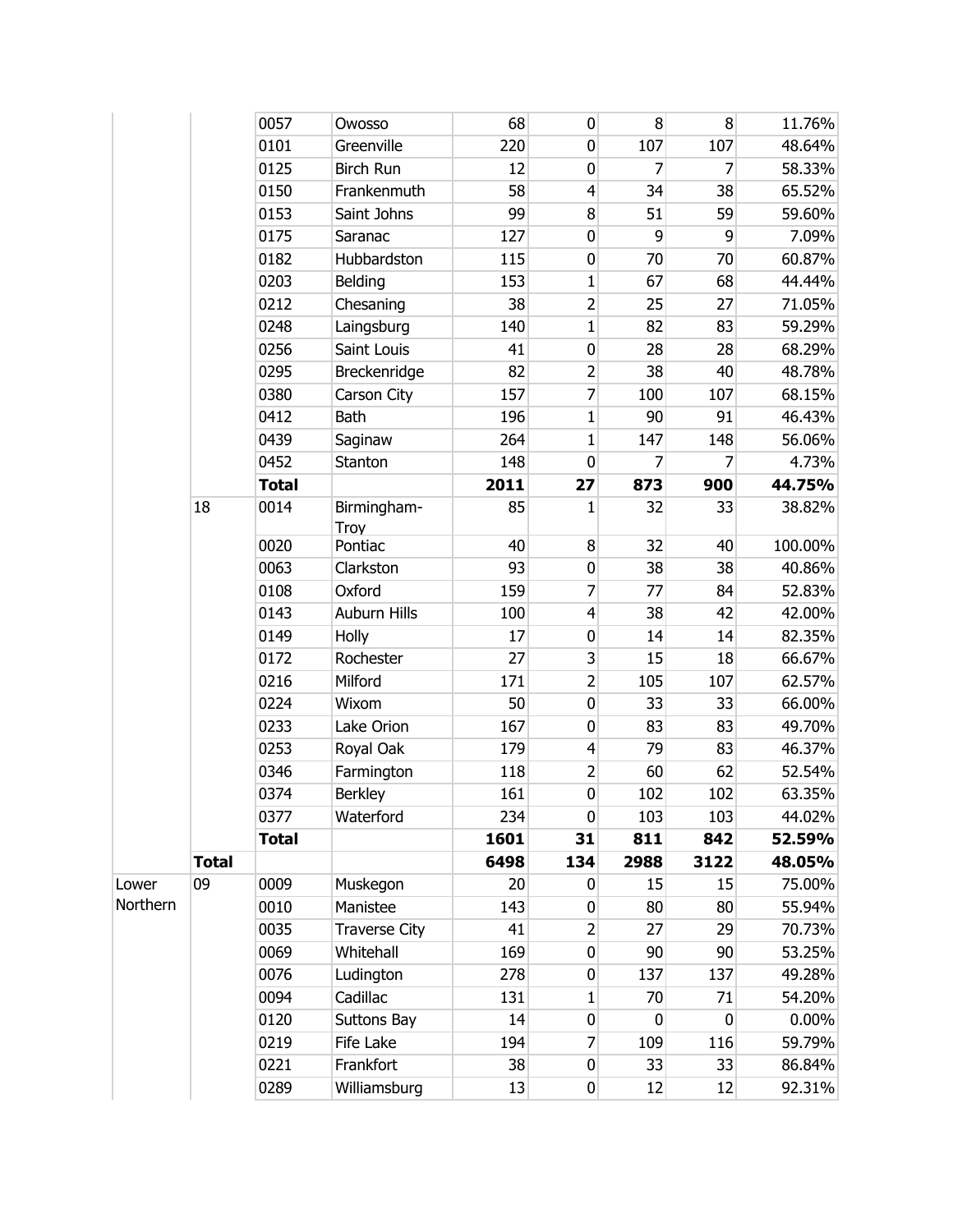|          |              | 0297         | Ravenna               | 71              | 1                       | 12              | 13             | 18.31%   |
|----------|--------------|--------------|-----------------------|-----------------|-------------------------|-----------------|----------------|----------|
|          |              | 0300         | Lake City             | 171             | $\overline{4}$          | 93              | 97             | 56.73%   |
|          |              | 0381         | Newaygo               | 237             | 1                       | 63              | 64             | 27.00%   |
|          |              | 0397         | Holton                | 178             | $\pmb{0}$               | 89              | 89             | 50.00%   |
|          |              | 0411         | Hesperia              | 121             | $\pmb{0}$               | 61              | 61             | 50.41%   |
|          |              | 0531         | Copemish              | 28              | $\mathbf{1}$            | 12              | 13             | 46.43%   |
|          |              | <b>Total</b> |                       | 1847            | 17                      | 903             | 920            | 49.81%   |
|          | 10           | 0018         | Bay City              | 94              | 0                       | 65              | 65             | 69.15%   |
|          |              | 0098         | <b>Big Rapids</b>     | 30              | $\pmb{0}$               | 20              | 20             | 66.67%   |
|          |              | 0104         | Standish              | 104             | 0                       | 6               | 6              | 5.77%    |
|          |              | 0106         | Grayling              | 33              | 0                       | 15              | 15             | 45.45%   |
|          |              | 0110         | Mount Pleasant        | 29              | $\pmb{0}$               | 2               | $\overline{2}$ | 6.90%    |
|          |              | 0162         | Luzerne               | 80              | 1                       | 35              | 36             | 45.00%   |
|          |              | 0165         | Midland               | 145             | 5                       | 61              | 66             | 45.52%   |
|          |              | 0171         | Gladwin               | 30 <sup>°</sup> | $\overline{4}$          | 19              | 23             | 76.67%   |
|          |              | 0211         | East Tawas            | 48              | 6                       | 23              | 29             | 60.42%   |
|          |              | 0239         | Linwood               | 61              | 1                       | 33              | 34             | 55.74%   |
|          |              | 0240         | Blanchard             | 67              | $\overline{2}$          | 36              | 38             | 56.72%   |
|          |              | 0245         | Prudenville           | 30 <sup>°</sup> | $\overline{\textbf{0}}$ | 20 <sup>°</sup> | 20             | 66.67%   |
|          |              | 0254         | Mikado                | 65              | $\overline{\mathbf{3}}$ | 31              | 34             | 52.31%   |
|          |              | 0273         | Temple                | 25              | $\overline{2}$          | 9               | 11             | 44.00%   |
|          |              | 0274         | Oscoda                | 162             | 0                       | 75              | 75             | 46.30%   |
|          |              | 0370         | Prescott              | 146             | 5                       | 93              | 98             | 67.12%   |
|          |              | 0404         | Harrison              | 148             | $\pmb{0}$               | 95              | 95             | 64.19%   |
|          |              | 0416         | Saint Helen           | 186             | $\mathbf{1}$            | 86              | 87             | 46.77%   |
|          |              | 0422         | Hale                  | 104             | $\mathbf{1}$            | 66              | 67             | 64.42%   |
|          |              | 0443         | Sanford               | 189             | $\overline{2}$          | 120             | 122            | 64.55%   |
|          |              | 0473         | Barryton              | 11              | $\pmb{0}$               | $\pmb{0}$       | $\pmb{0}$      | $0.00\%$ |
|          |              | 0554         | Morley                | 47              | 0                       | 0               | $\mathbf 0$    | $0.00\%$ |
|          |              | 0558         | Farwell               | 194             | 0                       | 87              | 87             | 44.85%   |
|          |              | <b>Total</b> |                       | 2028            | 33                      | 997             | 1030           | 50.79%   |
|          | 19           | 0122         | Wolverine             | 43              | 1                       | 32              | 33             | 76.74%   |
|          |              | 0159         | Mackinaw City         | 163             | $\mathbf 0$             | 79              | 79             | 48.47%   |
|          |              | 0198         | Lewiston              | 134             | 0                       | 77              | 77             | 57.46%   |
|          |              | 0226         | Charlevoix            | 19              | $\boldsymbol{0}$        | 11              | 11             | 57.89%   |
|          |              | 0227         | East Jordan           | 40              | 0                       | 5               | 5              | 12.50%   |
|          |              | 0281         | <b>Harbor Springs</b> | 119             | $\overline{4}$          | 78              | 82             | 68.91%   |
|          |              | 0317         | Onaway                | 27              | $\boldsymbol{0}$        | $\overline{2}$  | $\overline{2}$ | 7.41%    |
|          |              | 0463         | South Boardman        | 33              | $\overline{4}$          | 30              | 34             | 103.03%  |
|          |              |              |                       |                 |                         |                 |                |          |
|          |              | <b>Total</b> |                       | 578             | 9                       | 314             | 323            | 55.88%   |
|          | <b>Total</b> |              |                       | 4453            | 59                      | 2214            | 2273           | 51.04%   |
| Southern | 01           | 0032         | Livonia               | 316             | 0                       | 48              | 48             | 15.19%   |
|          |              | 0147         | Northville            | 61              | $\overline{0}$          | 24              | 24             | 39.34%   |
|          |              |              |                       |                 |                         |                 |                |          |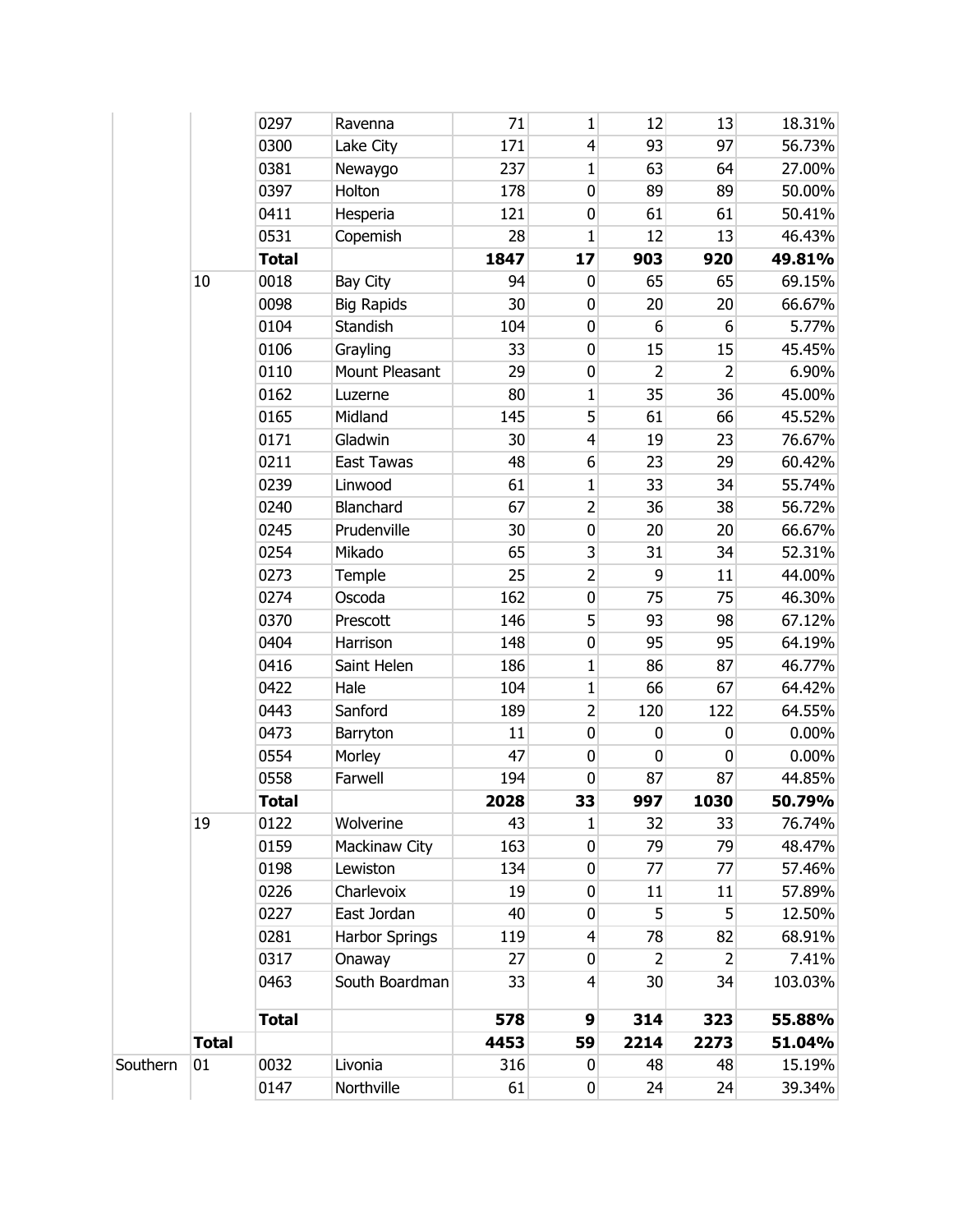|             |              | 0375         | Detroit                    | 10   | $\pmb{0}$      | 1              | 1              | 10.00%   |
|-------------|--------------|--------------|----------------------------|------|----------------|----------------|----------------|----------|
|             |              | <b>Total</b> |                            | 387  | $\mathbf 0$    | 73             | 73             | 18.86%   |
|             | 16           | 0067         | Lincoln Park               | 79   | 0              | 49             | 49             | 62.03%   |
|             |              | 0111         | Wayne                      | 22   | 0              | 20             | 20             | 90.91%   |
|             |              | 0200         | Taylor                     | 77   | $\pmb{0}$      | 38             | 38             | 49.35%   |
|             |              | 0217         | Wyandotte                  | 565  | $\mathbf{1}$   | 288            | 289            | 51.15%   |
|             |              | 0231         | New Boston                 | 17   | $\mathbf 0$    | 0              | 0              | $0.00\%$ |
|             |              | 0232         | Dearborn<br><b>Heights</b> | 182  | $\overline{4}$ | 109            | 113            | 62.09%   |
|             |              | 0364         | Dearborn                   | 134  | 0              | 49             | 49             | 36.57%   |
|             |              | 0389         | Riverview                  | 97   | $\mathbf{1}$   | 60             | 61             | 62.89%   |
|             |              | 0396         | Garden City                | 252  | 3              | 145            | 148            | 58.73%   |
|             |              | 0409         | Allen Park                 | 92   | 5              | 65             | 70             | 76.09%   |
|             |              | 0426         | Trenton                    | 109  | $\pmb{0}$      | 32             | 32             | 29.36%   |
|             |              | 0472         | Melvindale                 | 10   | 0              | 5              | 5              | 50.00%   |
|             |              | <b>Total</b> |                            | 1636 | 14             | 860            | 874            | 53.42%   |
|             | <b>Total</b> |              |                            | 2023 | 14             | 933            | 947            | 46.81%   |
| <b>UPAA</b> | 12           | 0003         | Sault Sainte<br>Marie      | 185  | 0              | 66             | 66             | 35.68%   |
|             |              | 0005         | Ironwood                   | 40   | $\pmb{0}$      | $\overline{2}$ | $\overline{2}$ | 5.00%    |
|             |              | 0011         | Wakefield                  | 32   | 0              | $\mathbf{1}$   | $\mathbf{1}$   | 3.13%    |
|             |              | 0017         | Iron River                 | 34   | $\overline{7}$ | 26             | 33             | 97.06%   |
|             |              | 0021         | Stambaugh                  | 90   | $\overline{3}$ | 34             | 37             | 41.11%   |
|             |              | 0027         | Bessemer                   | 24   | 0              | 1              | 1              | 4.17%    |
|             |              | 0041         | Ewen                       | 24   | $\mathbf 0$    | 16             | 16             | 66.67%   |
|             |              | 0043         | Stephenson                 | 27   | $\mathbf 0$    | 17             | 17             | 62.96%   |
|             |              | 0044         | Marquette                  | 384  | 14             | 243            | 257            | 66.93%   |
|             |              | 0050         | <b>Iron Mountain</b>       | 51   | 1              | 27             | 28             | 54.90%   |
|             |              | 0071         | Gladstone                  | 105  | $\mathbf 0$    | 67             | 67             | 63.81%   |
|             |              | 0074         | Newberry                   | 168  | 1              | 90             | 91             | 54.17%   |
|             |              | 0082         | Escanaba                   | 10   | $\mathbf 0$    | 2              | $\overline{2}$ | 20.00%   |
|             |              | 0090         | Lake Linden                | 97   | 13             | 60             | 73             | 75.26%   |
|             |              | 0092         | Rockland                   | 41   | 0              | 27             | 27             | 65.85%   |
|             |              | 0114         | Greenwood                  | 66   | 0              | 42             | 42             | 63.64%   |
|             |              | 0115         | Escanaba River             | 23   | 0              | 16             | 16             | 69.57%   |
|             |              | 0131         | Munising                   | 163  | 1              | 79             | 80             | 49.08%   |
|             |              | 0146         | Menominee                  | 244  | $\overline{2}$ | 144            | 146            | 59.84%   |
|             |              | 0186         | Hancock                    | 17   | $\overline{0}$ | 10             | 10             | 58.82%   |
|             |              | 0244         | Powers                     | 24   | $\mathbf{1}$   | 16             | 17             | 70.83%   |
|             |              | 0290         | Engadine                   | 52   | 1              | 22             | 23             | 44.23%   |
|             |              | 0301         | Rapid River                | 13   | $\mathbf 0$    | 9              | 9              | 69.23%   |
|             |              | 0340         | Hermansville               | 23   | 0              | 1              | 1              | 4.35%    |
|             |              | 0349         | Little Lake                | 137  | 9              | 85             | 94             | 68.61%   |
|             |              | 0393         | Hulbert                    | 82   | $\mathbf{1}$   | 14             | 15             | 18.29%   |
|             |              | 0438         | <b>Bark River</b>          | 23   | $\overline{0}$ | 13             | 13             | 56.52%   |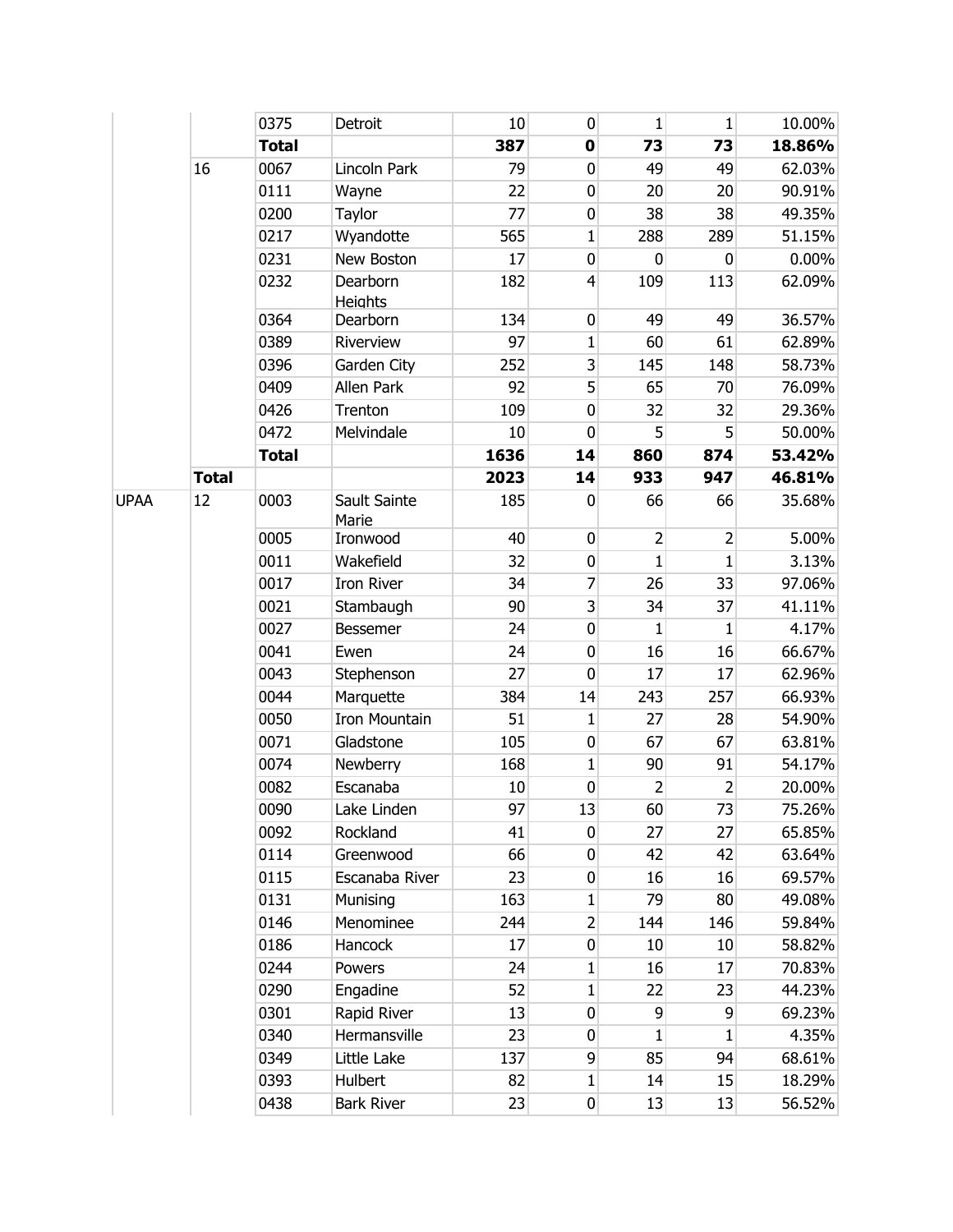|         |              | 0444         | Baraga              | 22   | 0                       | 1              | 1              | 4.55%    |
|---------|--------------|--------------|---------------------|------|-------------------------|----------------|----------------|----------|
|         |              | 0487         | Carney              | 15   | 0                       | $\mathbf 0$    | $\mathbf 0$    | $0.00\%$ |
|         |              | 0540         | Perkins             | 20   | 0                       | 17             | 17             | 85.00%   |
|         |              | 0559         | Rock                | 35   | 3                       | 18             | 21             | 60.00%   |
|         |              | <b>Total</b> |                     | 2271 | 57                      | 1166           | 1223           | 53.85%   |
|         | <b>Total</b> |              |                     | 2271 | 57                      | 1166           | 1223           | 53.85%   |
| Western | 02           | 0029         | <b>Jackson</b>      | 214  | 2                       | 77             | 79             | 36.92%   |
|         |              | 0034         | Tecumseh            | 104  | $\mathbf{1}$            | 65             | 66             | 63.46%   |
|         |              | 0066         | Carleton            | 31   | 0                       | $\mathbf{1}$   | $\mathbf 1$    | 3.23%    |
|         |              | 0072         | Dundee              | 33   | 0                       | $\overline{2}$ | 2              | 6.06%    |
|         |              | 0081         | Concord             | 26   | 0                       | $\overline{2}$ | $\overline{2}$ | 7.69%    |
|         |              | 0097         | Adrian              | 114  | $\pmb{0}$               | 64             | 64             | 56.14%   |
|         |              | 0117         | Manchester          | 65   | 7                       | 42             | 49             | 75.38%   |
|         |              | 0155         | <b>Britton</b>      | 19   | $\mathbf{1}$            | 15             | 16             | 84.21%   |
|         |              | 0180         | Hudson              | 76   | $\overline{2}$          | 55             | 57             | 75.00%   |
|         |              | 0192         | Temperance          | 42   | $\overline{2}$          | 39             | 41             | 97.62%   |
|         |              | 0193         | Luna Pier           | 16   | $\pmb{0}$               | 5              | 5              | 31.25%   |
|         |              | 0268         | Milan               | 37   | $\overline{4}$          | 20             | 24             | 64.86%   |
|         |              | 0282         | Ypsilanti           | 65   | $\pmb{0}$               | 4              | 4              | 6.15%    |
|         |              | 0313         | Springport          | 10   | 0                       | 3              | $\overline{3}$ | 30.00%   |
|         |              | 0315         | Brooklyn            | 392  | 1                       | 238            | 239            | 60.97%   |
|         |              | 0322         | Saline              | 187  | 6                       | 110            | 116            | 62.03%   |
|         |              | 0324         | Jackson             | 68   | 0                       | 5              | 5              | 7.35%    |
|         |              | 0325         | Blissfield          | 87   | $\pmb{0}$               | 38             | 38             | 43.68%   |
|         |              | 0368         | Morenci             | 65   | 0                       | 31             | 31             | 47.69%   |
|         |              | 0392         | Deerfield           | 27   | $\pmb{0}$               | 18             | 18             | 66.67%   |
|         |              | 0514         | Ida                 | 131  | 0                       | 13             | 13             | 9.92%    |
|         |              | 0550         | Onsted              | 104  | 3                       | 58             | 61             | 58.65%   |
|         |              | 0557         | Dexter              | 110  | $\overline{2}$          | 72             | 74             | 67.27%   |
|         |              | <b>Total</b> |                     | 2023 | 31                      | 977            | 1008           | 49.83%   |
|         | 03           | 0042         | Charlotte           | 81   | 0                       | 7              | 7              | 8.64%    |
|         |              | 0048         | <b>Grand Ledge</b>  | 190  | 15                      | 69             | 84             | 44.21%   |
|         |              | 0052         | Coldwater           | 117  | 0                       | 68             | 68             | 58.12%   |
|         |              | 0053         | Hillsdale           | 141  | 0                       | 97             | 97             | 68.79%   |
|         |              | 0054         | <b>Battle Creek</b> | 33   | $\mathbf{1}$            | 30             | 31             | 93.94%   |
|         |              | 0055         | Albion              | 26   | 0                       | 2              | $\overline{2}$ | 7.69%    |
|         |              | 0156         | Montgomery          | 24   | 0                       | 24             | 24             | 100.00%  |
|         |              | 0157         | Quincy              | 107  | $\overline{2}$          | 41             | 43             | 40.19%   |
|         |              | 0196         | Union City          | 15   | 0                       | $\mathbf 0$    | 0              | $0.00\%$ |
|         |              | 0257         | Augusta             | 37   | $\overline{\mathbf{3}}$ | 26             | 29             | 78.38%   |
|         |              | 0259         | Bronson             | 40   | 0                       | 18             | 18             | 45.00%   |
|         |              | 0298         | <b>Battle Creek</b> | 265  | $\mathbf{1}$            | 152            | 153            | 57.74%   |
|         |              | 0360         | Reading             | 47   | 1                       | 28             | 29             | 61.70%   |
|         |              | 0465         | Climax              | 58   | $\overline{0}$          | 12             | 12             | 20.69%   |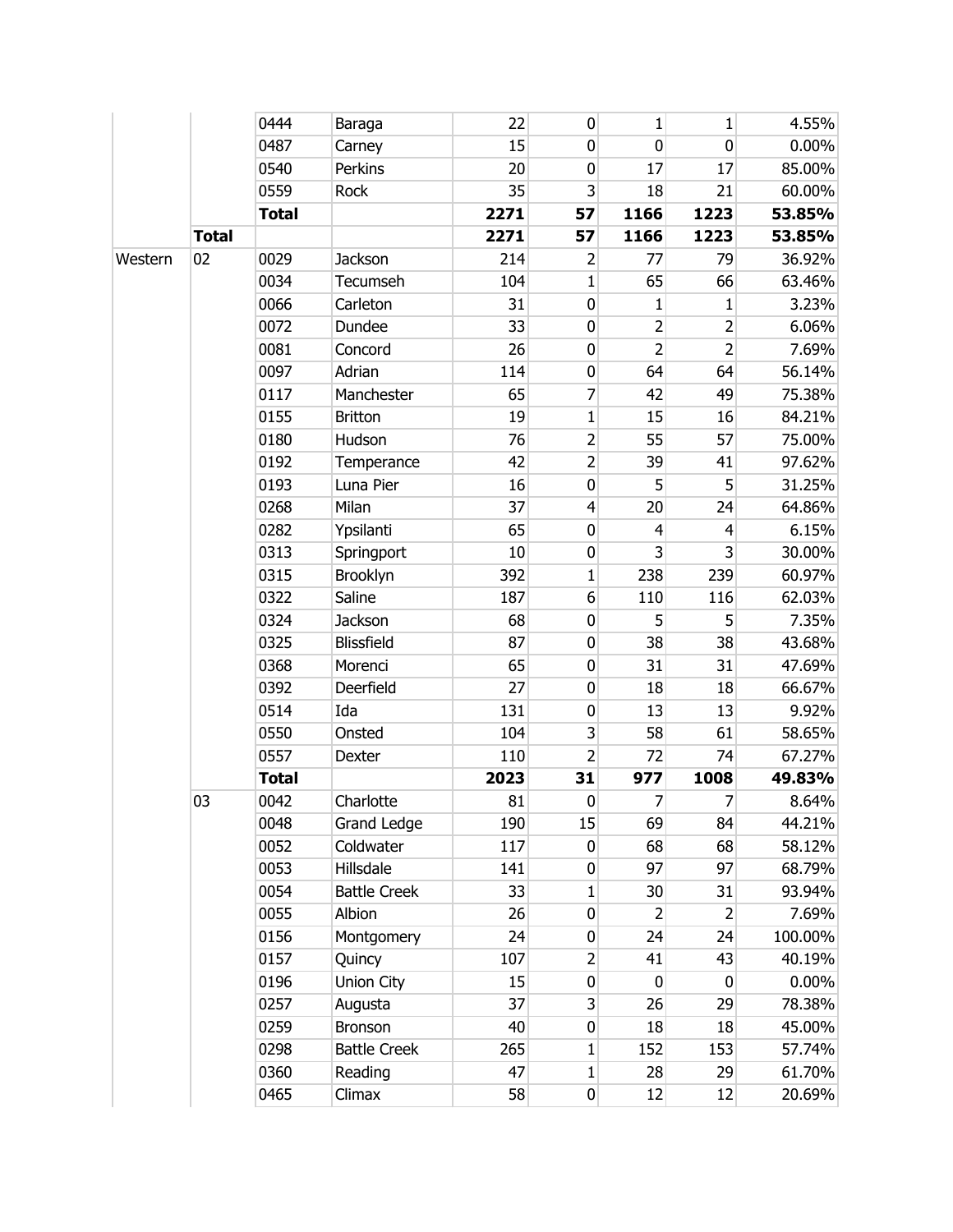|    | 0475         | Schoolcraft            | 124  | 0                       | 14          | 14          | 11.29%   |
|----|--------------|------------------------|------|-------------------------|-------------|-------------|----------|
|    | <b>Total</b> |                        | 1305 | 23                      | 588         | 611         | 46.82%   |
| 04 | 0026         | <b>Niles</b>           | 36   | 0                       | 2           | 2           | 5.56%    |
|    | 0045         | Hastings               | 60   | $\mathbf 1$             | 38          | 39          | 65.00%   |
|    | 0049         | South Haven            | 553  | $\mathbf{1}$            | 343         | 344         | 62.21%   |
|    | 0051         | Buchanan               | 203  | $\mathbf 0$             | 71          | 71          | 34.98%   |
|    | 0068         | Paw Paw                | 16   | 0                       | 6           | 6           | 37.50%   |
|    | 0073         | <b>Sturgis</b>         | 92   | 0                       | 50          | 50          | 54.35%   |
|    | 0085         | <b>Berrien Springs</b> | 66   | $\mathbf{1}$            | 41          | 42          | 63.64%   |
|    | 0089         | Allegan                | 20   | 0                       | 5           | 5           | 25.00%   |
|    | 0105         | Benton Harbor          | 31   | 0                       | 15          | 15          | 48.39%   |
|    | 0127         | Dorr                   | 115  | $\pmb{0}$               | 16          | 16          | 13.91%   |
|    | 0138         | White Pigeon           | 21   | 0                       | $\mathbf 0$ | $\mathbf 0$ | $0.00\%$ |
|    | 0160         | Bangor                 | 48   | $\pmb{0}$               | 21          | 21          | 43.75%   |
|    | 0169         | New Buffalo            | 38   | 0                       | 36          | 36          | 94.74%   |
|    | 0170         | <b>Three Rivers</b>    | 74   | 0                       | 3           | 3           | 4.05%    |
|    | 0174         | Lawrence               | 29   | $\mathbf{1}$            | 21          | 22          | 75.86%   |
|    | 0204         | <b>Three Oaks</b>      | 116  | $\overline{3}$          | 54          | 57          | 49.14%   |
|    | 0223         | Constantine            | 86   | $\pmb{0}$               | 37          | 37          | 43.02%   |
|    | 0309         | Decatur                | 10   | 0                       | 1           | 1           | 10.00%   |
|    | 0331         | Bridgman               | 73   | $\mathbf{1}$            | 27          | 28          | 38.36%   |
|    | 0344         | Galien                 | 37   | 0                       | 15          | 15          | 40.54%   |
|    | 0345         | Baroda                 | 45   | 0                       | 21          | 21          | 46.67%   |
|    | 0362         | Coloma                 | 63   | 0                       | 22          | 22          | 34.92%   |
|    | 0365         | Edwardsburg            | 159  | $\overline{2}$          | 76          | 78          | 49.06%   |
|    | 0454         | Colon                  | 84   | 0                       | 62          | 62          | 73.81%   |
|    | 0484         | <b>Hickory Corners</b> | 123  | 0                       | 72          | 72          | 58.54%   |
|    | 0518         | New Troy               | 44   | $\pmb{0}$               | 34          | 34          | 77.27%   |
|    | 0568         | Stevensville           | 177  | 5                       | 106         | 111         | 62.71%   |
|    | <b>Total</b> |                        | 2419 | 15                      | 1195        | 1210        | 50.02%   |
| 05 | 0002         | <b>Grand Rapids</b>    | 71   | 7                       | 43          | 50          | 70.42%   |
|    | 0006         | Holland                | 359  | $\overline{0}$          | 63          | 63          | 17.55%   |
|    | 0028         | <b>Grand Haven</b>     | 1739 | $\overline{9}$          | 1018        | 1027        | 59.06%   |
|    | 0033         | Zeeland                | 23   | 0                       | 17          | 17          | 73.91%   |
|    | 0047         | Comstock Park          | 357  | $\overline{2}$          | 201         | 203         | 56.86%   |
|    | 0059         | <b>Grand Rapids</b>    | 19   | $\boldsymbol{0}$        | 11          | 11          | 57.89%   |
|    | 0102         | Rockford               | 102  | 0                       | 54          | 54          | 52.94%   |
|    | 0123         | Kent City              | 121  | $\overline{4}$          | 78          | 82          | 67.77%   |
|    | 0154         | Wyoming                | 253  | $\mathsf{S}$            | 80          | 83          | 32.81%   |
|    | 0179         | Grandville             | 247  | $\overline{\mathbf{3}}$ | 156         | 159         | 64.37%   |
|    | 0208         | Kentwood               | 335  | $\mathbf{1}$            | 162         | 163         | 48.66%   |
|    | 0258         | <b>Grand Rapids</b>    | 123  | $\mathbf{1}$            | 12          | 13          | 10.57%   |
|    | 0287         | Cedar Springs          | 290  | $\overline{2}$          | 128         | 130         | 44.83%   |
|    |              |                        |      |                         |             |             |          |